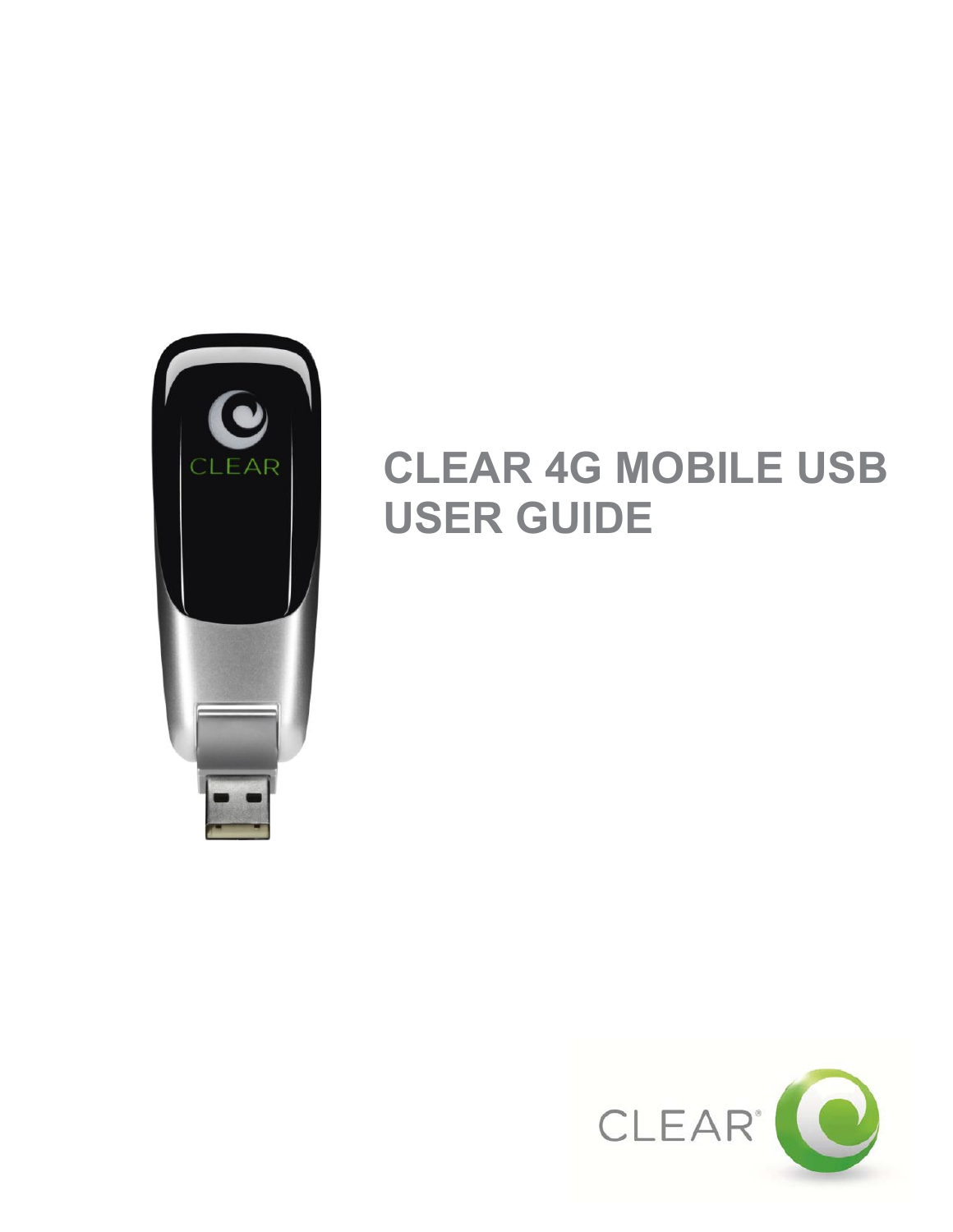| <b>WHAT'S IN THE BOX?</b><br><b>USE WITH CARE</b>                     | 3<br>3         |
|-----------------------------------------------------------------------|----------------|
| <b>SET UP THE MOBILE USB</b>                                          | 3              |
| <b>INSERT THE MOBILE USB</b>                                          | 3              |
| <b>INSTALL THE CLEAR CONNECTION MANAGER</b>                           | 4              |
| <b>INSTALLATION FOR MAC<sup>®</sup> OS X</b>                          | 4              |
| <b>READ AND ACCEPT THE CLEAR TERMS OF SERVICE</b>                     | 5              |
| <b>CLEAR CONNECTION MANAGER DIDN'T INSTALL AUTOMATICALLY?</b>         | 7              |
| <b>INSTALLATION FOR WINDOWS® XP</b>                                   | 7              |
| <b>INSTALLATION FOR WINDOWS® VISTA® / WINDOWS® 7</b>                  | $\overline{7}$ |
| <b>MANAGE YOUR MOBILE USB</b>                                         | <u>8</u>       |
| <b>CLEAR CONNECTION MANAGER OVERVIEW</b>                              | 8              |
| <b>CLEAR CONNECTION MANAGER - CONNECTION TYPE</b>                     | 8              |
| <b>CLEAR CONNECTION MANAGER - SETTINGS</b>                            | 9              |
| <b>CLEAR CONNECTION MANAGER - SETTINGS / MANAGE WI-FI CONNECTIONS</b> | 10             |
| <b>CLEAR CONNECTION MANAGER - HELP</b>                                | 11             |
| <b>CLEAR CONNECTION MANAGER - CLEAR.COM</b>                           | 11             |
| <b>CLEAR CONNECTION MANAGER - MY ACCOUNT</b>                          | 12             |
| <b>CLEAR CONNECTION MANAGER SYSTEM TRAY TASK BAR ICON</b>             | 12             |
| <b>QUICK TIPS</b>                                                     | 13             |
| <b>TO MAXIMIZE SIGNAL STRENGTH</b>                                    | 13             |
| <b>CLEAR CONNECTION MANAGER</b>                                       | 13             |
| <b>COMPUTER DOESN'T RECOGNIZE YOUR MOBILE USB?</b>                    | 13             |
| <b>IMPORTANT MESSAGE FROM CLEAR</b>                                   | 13             |
| <b>WINDOWS® USB SELECTIVE SUSPEND FEATURE ISSUE</b>                   | 13             |
| <b>IMPORTANT INFORMATION</b>                                          | <u>14</u>      |
| <b>TECHNICAL SPECIFICATIONS</b>                                       | 14             |
| <b>STILL NEED HELP?</b>                                               | 14             |
| <b>FAQS AND LIVE CHAT SUPPORT</b>                                     | 14             |
| <b>TELEPHONE SUPPORT</b>                                              | 14             |
| <b>QUESTIONS ABOUT YOUR BILL?</b>                                     | 14             |
| <b>IMPORTANT INFORMATION DOCUMENT</b>                                 | 14             |
| <b>WARRANTY INFORMATION</b>                                           | 14             |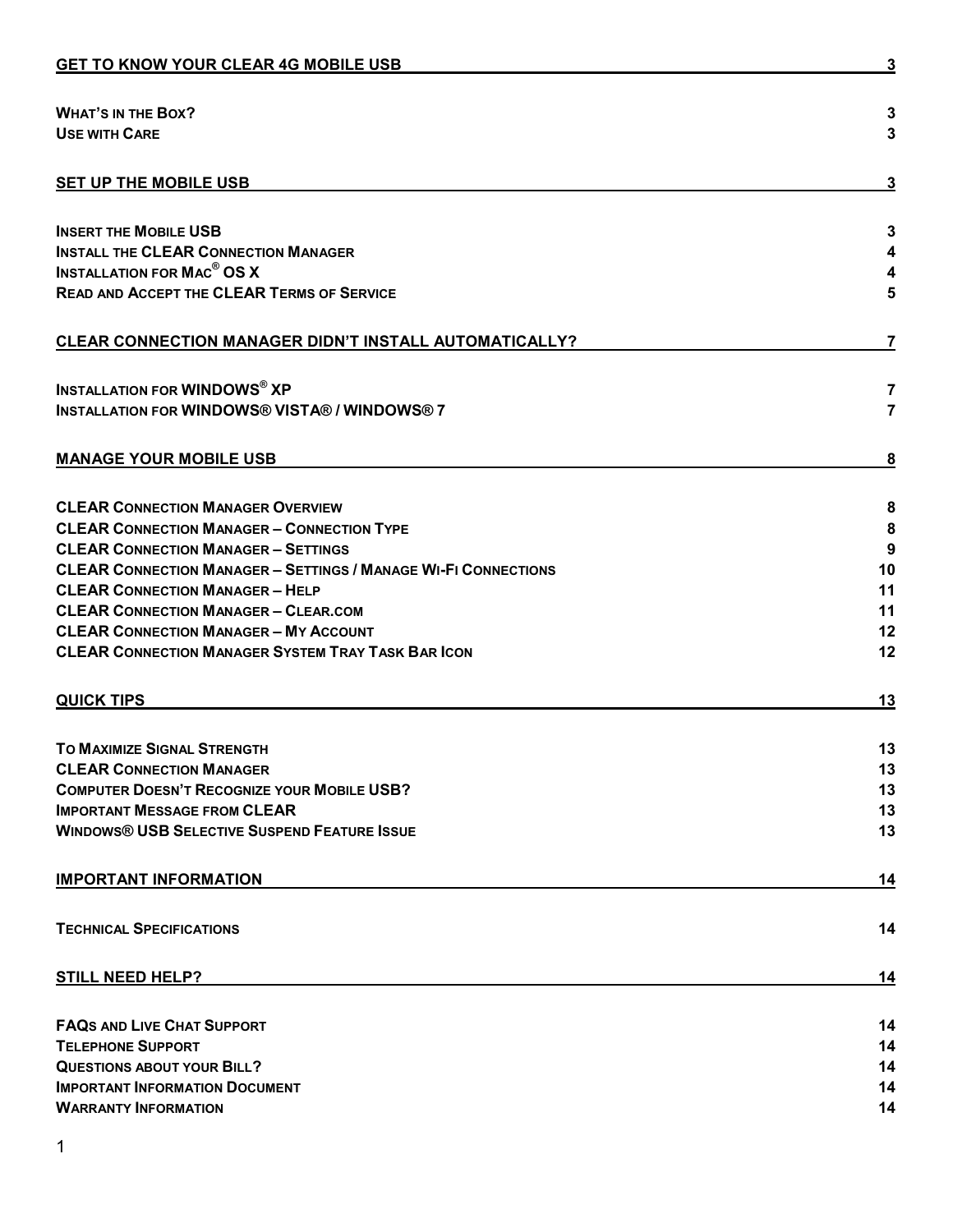**LEGAL D[ISCLOSURES](#page-14-8) 14**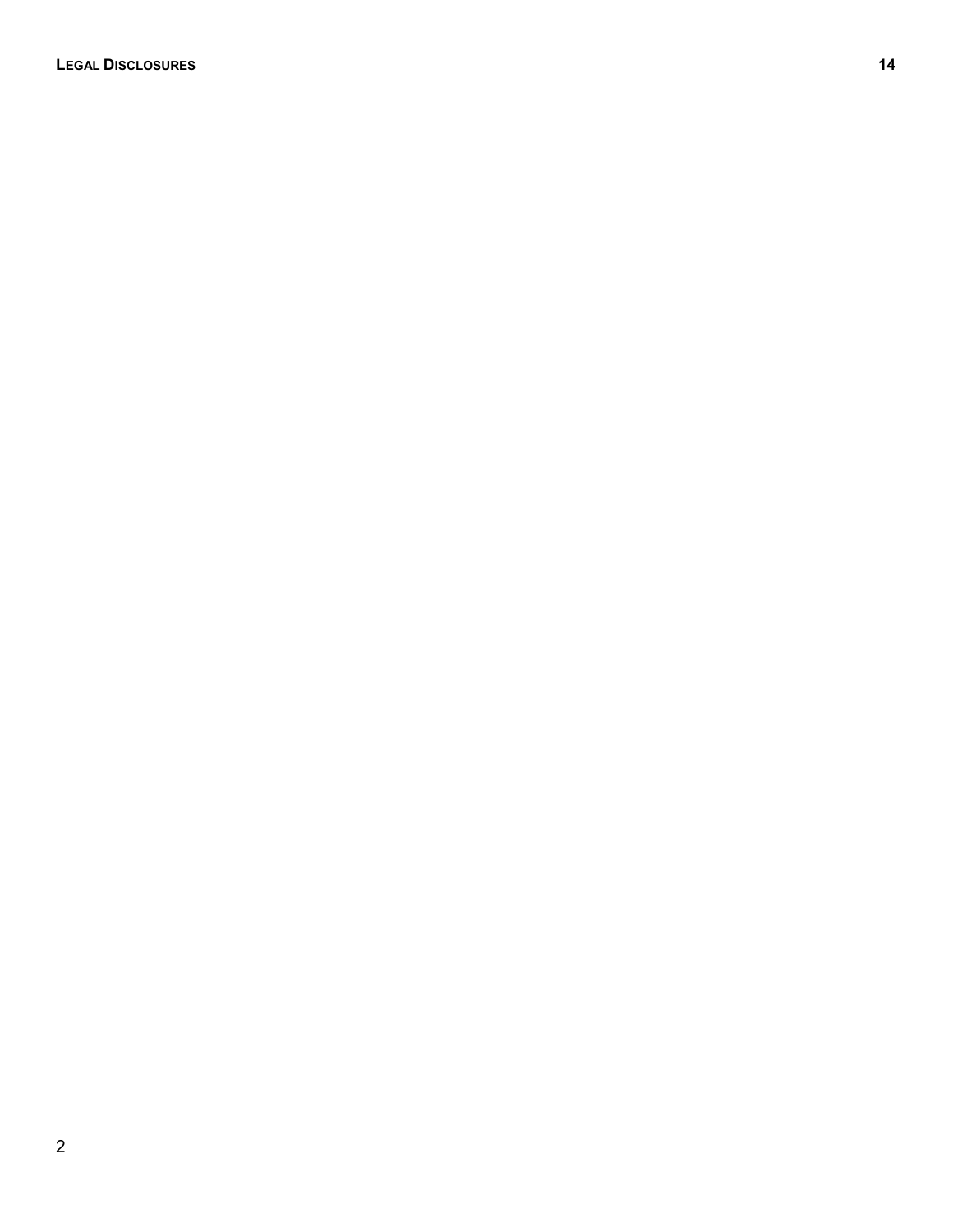# <span id="page-3-1"></span><span id="page-3-0"></span>**Get to Know Your CLEAR 4G Mobile USB What's in the Box?**









CLEAR 4G Mobile USB Installation **Installation** Right Angle Quick Start Guide

USB Flash Drive Connector

<span id="page-3-2"></span>

- Do not throw, drop, or dismantle the Mobile USB.
- Keep the Mobile USB out of direct sunlight.
- Keep pets and children from playing with the Mobile USB.
- Do not immerse the Mobile USB in water or other liquid.
- Make sure your hands are dry before handling the Mobile USB.
- Don't operate the Mobile USB while driving.

# <span id="page-3-3"></span>**Set up the Mobile USB**

#### <span id="page-3-4"></span>**Insert the Mobile USB**

Insert the Installation USB Flash Drive into an available USB port on your computer.

#### **Installation USB Flash**





When inserting the Installation USB Flash Drive into a vertical USB port, the Right Angle Connector is needed.

**Right Angle Connector** 

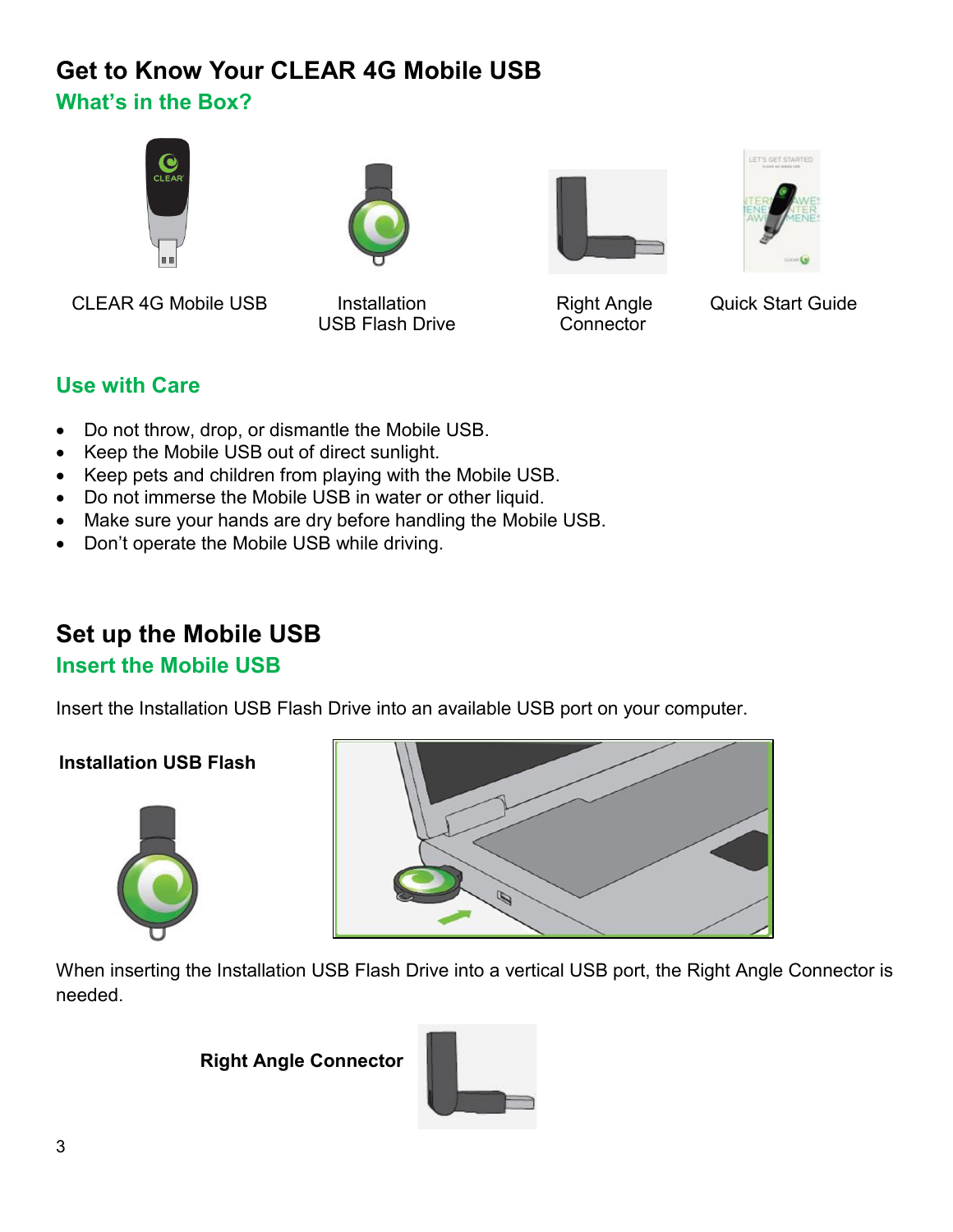# **Set up the Mobile USB (continued)**

#### <span id="page-4-0"></span>**Install the CLEAR Connection Manager**

For most users (having computers with Windows® operating systems), after you insert the Installation USB Flash Drive, the CLEAR Connection Manager begins to install automatically.

Windows may ask you what you want to do. Select **Auto Run.** 

 **Windows® XP Windows® Vista® Windows® 7** 



The installation wizard should appear.

Please follow the on-screen directions to read / accept the CLEAR Terms of Service and complete the installation process.

If the CLEAR Connection Manager does not automatically begin to install, click [here](#page-6-0) to learn more and continue. If you printed this document, refer to page 7 to read the instructions on how to manually install the CLEAR Connection Manager.

# <span id="page-4-1"></span>**Installation for Mac® OS X**

If you're using a device with a Mac® operating system, you need to manually install the CLEAR Connection Manager. After you insert the Installation USB Flash Drive:



Follow the on-screen instructions to read / accept the CLEAR Terms of Service and complete the installation process.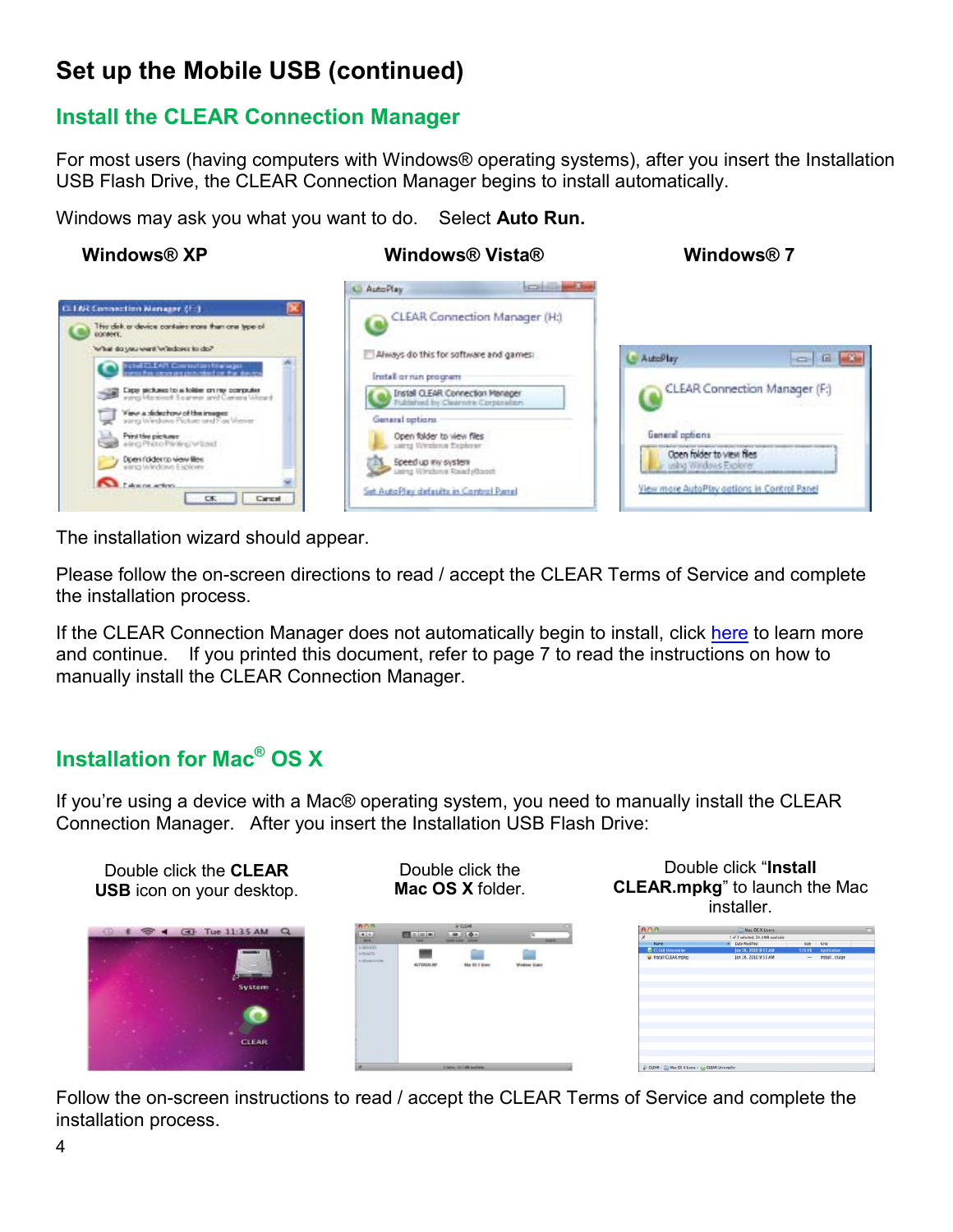# **Set up the Mobile USB (continued)**

### <span id="page-5-0"></span>**Read and Accept the CLEAR Terms of Service**

During the CLEAR Connection Manager installation process, a window will open displaying the CLEAR Terms of Service. You will be prompted to read them and instructed on how to accept them.



### **Connect to the Internet**

After you've read and accepted the CLEAR Terms of Service and completed the installation process, insert the Mobile USB into an available USB port on your computer.



When inserting the Mobile USB into a vertical USB port, the Right Angle Connector is needed.



Before you get online, make sure the CLEAR Connection Manager is running.

- If you're using a laptop with Microsoft Windows, your CLEAR Connection Manager automatically starts running.
- If you're using a device with a Mac® operating system, you need to open the CLEAR Connection Manager.

Once the CLEAR Connection Manager is opened, it will automatically connect to the CLEAR 4G signal.

 The light on the Mobile USB is red when the Mobile USB has power, and the light on the Mobile USB is green or blue when the Mobile USB is receiving the CLEAR 4G signal.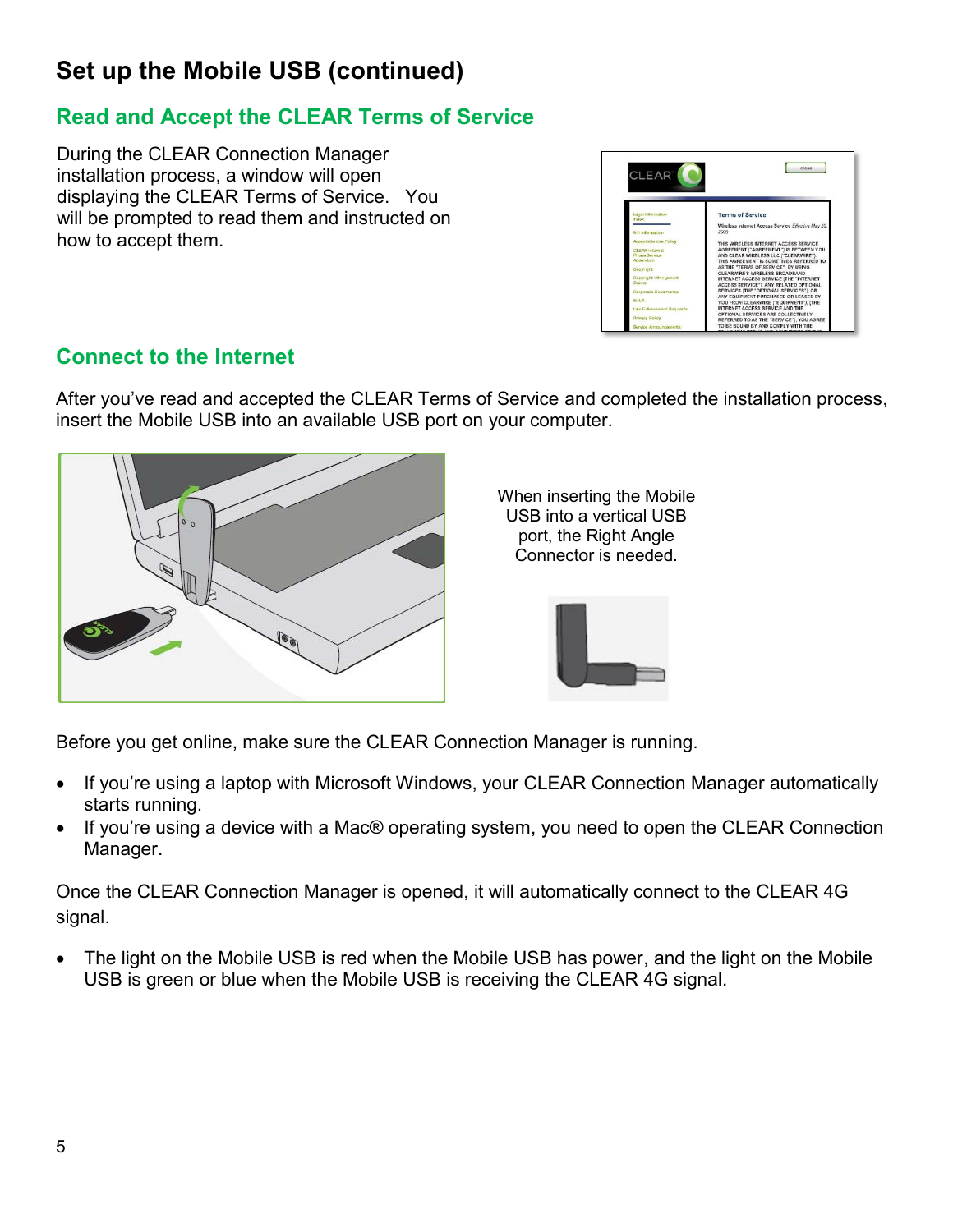The first time you connect to the internet, using your Mobile USB, you need to set up your CLEAR online account. Open a new browser session and you'll be directed to a webpage in order to review your rate plan information and to set up your CLEAR online account.

|                             | Please Review Your Plan and Complete Your Setup                |         |                                                                                                                                                                                                                                                                                                                                                                                                            |         |
|-----------------------------|----------------------------------------------------------------|---------|------------------------------------------------------------------------------------------------------------------------------------------------------------------------------------------------------------------------------------------------------------------------------------------------------------------------------------------------------------------------------------------------------------|---------|
| Your Plan:                  | XX WiMAX Pick 2 Unlimited Home<br>Internet (2)                 |         | Automatic monthly payments will be made on the 1st of each<br>month with credit card ************111.                                                                                                                                                                                                                                                                                                      |         |
|                             | Monthly Service                                                | \$32.50 |                                                                                                                                                                                                                                                                                                                                                                                                            |         |
|                             | Divisions:                                                     | 50.00   |                                                                                                                                                                                                                                                                                                                                                                                                            |         |
|                             | L'égrie Feis'                                                  | \$0.00  | MAC 83 00/23/6243 0F:50                                                                                                                                                                                                                                                                                                                                                                                    |         |
|                             | Fed. Tsope                                                     | \$8.14  |                                                                                                                                                                                                                                                                                                                                                                                                            |         |
|                             |                                                                |         | Questions, Changes?                                                                                                                                                                                                                                                                                                                                                                                        |         |
|                             | Monthly Est, Subtotal                                          | 588.63  | Live Charas                                                                                                                                                                                                                                                                                                                                                                                                |         |
| Complete your setup:        |                                                                |         |                                                                                                                                                                                                                                                                                                                                                                                                            |         |
|                             | Einer your email address for CLEAR hotices and communications. |         |                                                                                                                                                                                                                                                                                                                                                                                                            |         |
| interredentsplannerer@com   |                                                                |         |                                                                                                                                                                                                                                                                                                                                                                                                            |         |
|                             | Salect a password and security question for your account.      |         |                                                                                                                                                                                                                                                                                                                                                                                                            |         |
| Emer Password               |                                                                |         | Costim Password                                                                                                                                                                                                                                                                                                                                                                                            |         |
| Security Goeston            |                                                                |         | Security Anniver                                                                                                                                                                                                                                                                                                                                                                                           |         |
|                             |                                                                |         |                                                                                                                                                                                                                                                                                                                                                                                                            |         |
|                             | WIRELESS INTERNET ACCESS AND RELATED SERVICES                  |         |                                                                                                                                                                                                                                                                                                                                                                                                            |         |
| Effective August 30, 2010   |                                                                |         |                                                                                                                                                                                                                                                                                                                                                                                                            |         |
|                             |                                                                |         |                                                                                                                                                                                                                                                                                                                                                                                                            |         |
|                             |                                                                |         | ET Check this box to scknowledge that you've read and agree to the following provisions.                                                                                                                                                                                                                                                                                                                   | Print > |
|                             | <b>Recurring Billing and Electronic Notices</b>                |         |                                                                                                                                                                                                                                                                                                                                                                                                            |         |
| Effective December 17, 2009 |                                                                |         |                                                                                                                                                                                                                                                                                                                                                                                                            |         |
|                             |                                                                |         | . Each month on your bill date, we will charge your method of payment (a) in advance for your monthly service plan fee (covering the<br>next succeeding month of service), plus associated taxes and surcharges; and (b) in anears for (i) any usage and calls not covered<br>by your plan rate and (ii) any late and/or subpension fres. In addition, upon termination of your senioe dor any reason), we |         |
|                             |                                                                |         | ET-Check-this box to acknowledge that you've read and agree to the following provisions.                                                                                                                                                                                                                                                                                                                   | Print » |

<span id="page-6-0"></span>Congrats! You're ready for INTERNET AWESOMENESS!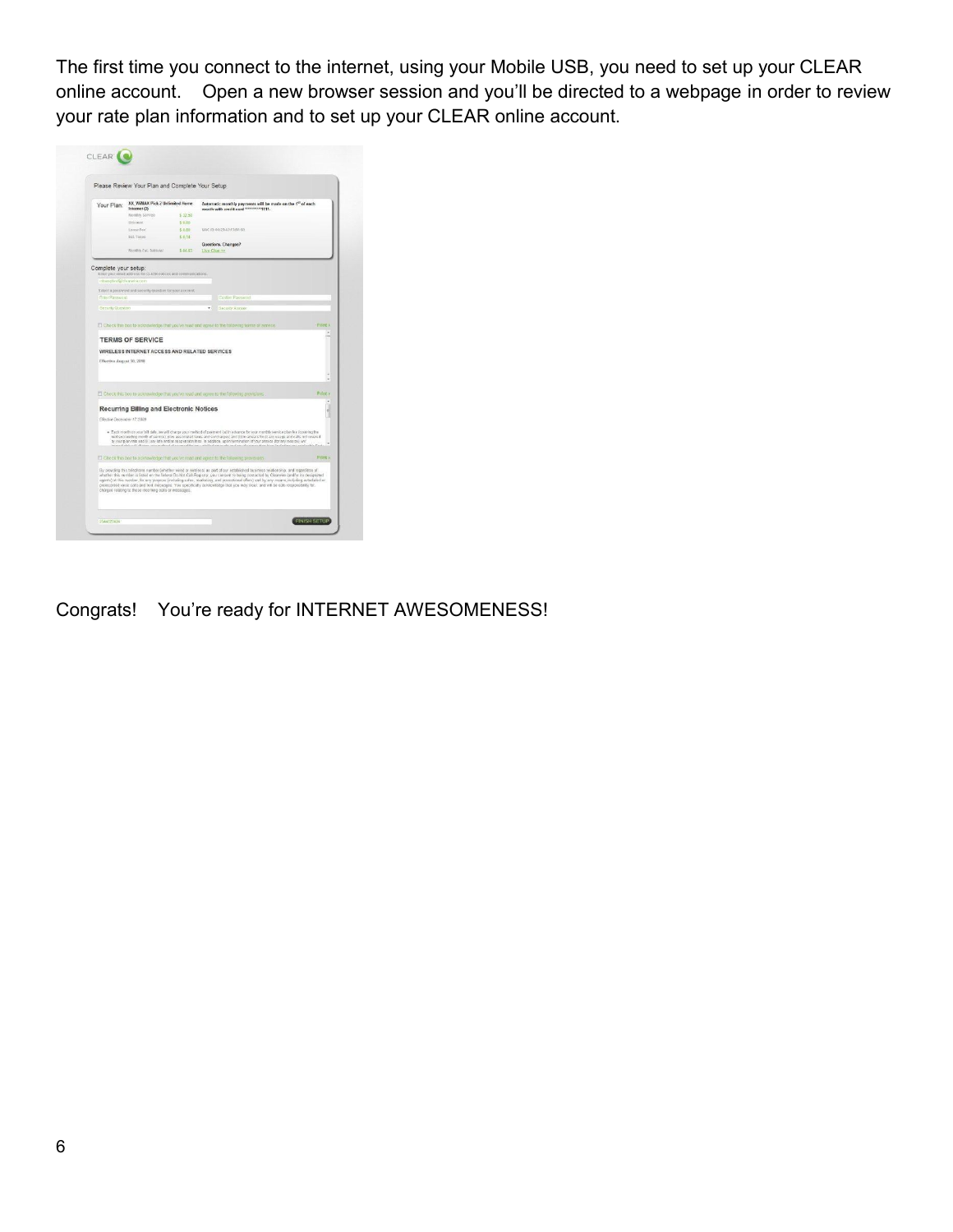# <span id="page-7-1"></span><span id="page-7-0"></span>**CLEAR Connection Manager Didn't Install Automatically? Installation for WINDOWS® XP**

- Go to "My Computer".
- Double click the CLEAR logo.
- Double click the "Win" folder.
- Double click "Seteup.exe".
- Follow the on-screen instructions to complete the installation.

| Book + C Book Search                                                                                                                        | Folders [111] -                                                                        |        |
|---------------------------------------------------------------------------------------------------------------------------------------------|----------------------------------------------------------------------------------------|--------|
| Agains & My Campular                                                                                                                        |                                                                                        | $= 60$ |
| $\mathbf{R}$<br>Svidna Tasks<br>all View system information<br>15 Add or newche programs                                                    | <b>Film Stored on This Computer</b><br>Shared Documents<br>dr's Documents              |        |
| <b>D</b> Chings a setting<br>$\left\vert \mathbf{2}\right\rangle$<br><b>Other Places</b><br>CJ W Network Places<br><b>IF'S MirDoounents</b> | <b>Hard Disk Drives</b><br>LocalDisk (C)<br><b>D</b> Local Disk (D)                    |        |
| Sheed Diomests<br><b>Control Panel</b><br> a <br>Details<br><b>My Computer</b>                                                              | Devices with Removable Stonge<br>DVD/CD-RW Drive (E:)<br>CLEAR Connection Manager (Pt) |        |
| System Folder                                                                                                                               |                                                                                        |        |
|                                                                                                                                             |                                                                                        |        |

### <span id="page-7-2"></span>**Installation for WINDOWS® VISTA® / WINDOWS® 7**

- Select the "Windows Start" menu.
- Select "Computer" or select the "Computer" icon on your desktop.
- Double click the "CLEAR logo".
- Double click the "Win" folder.
- Double click "Setup.exe".
- Follow the on-screen instructions to complete the installation.

|                                                                                                                 | Cincret with Views on 29 system properties<br>and United its change a program and filep retwice their and                                                                                                                                                                                                         | Œ.     |
|-----------------------------------------------------------------------------------------------------------------|-------------------------------------------------------------------------------------------------------------------------------------------------------------------------------------------------------------------------------------------------------------------------------------------------------------------|--------|
| Favorite Links<br>Documents:<br><b>Bichurea</b><br>Music <sup>1</sup><br>Recently Changed<br>Searches<br>Public | Total Size<br>Name<br>Type<br>Free Space<br>Hard Disk Drives (3)<br>Legal Disk (Cr)<br>Local Disk (Dr)<br>111 GB free of 149 GB<br>362 GB free of 314 GB<br>System Reserved (Fi)<br>71.8 KW New of 99.9 MS<br>Devices with Removable Storage (2)<br><b>COLD DVD RW Drive (E)</b><br>CLEAR Connection Nanager (P.) | ۸<br>۸ |
| Felders<br>٠                                                                                                    |                                                                                                                                                                                                                                                                                                                   |        |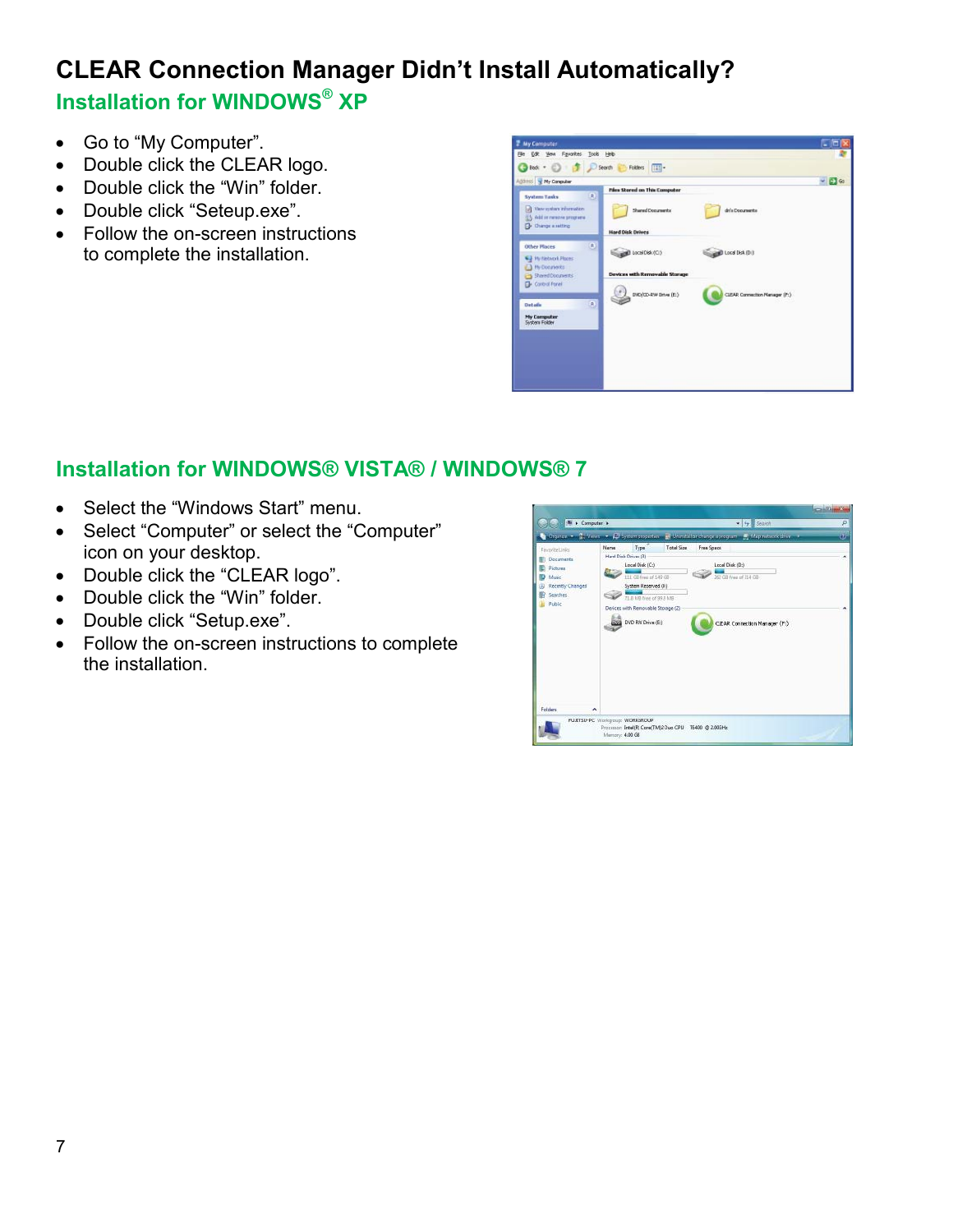# <span id="page-8-0"></span>**Manage Your Mobile USB**

# <span id="page-8-1"></span>**CLEAR Connection Manager Overview**

It's easy to manage your Mobile USB with the CLEAR Connection Manager.

- Manage your connections.
- View signal strength (the more dots, the stronger the signal).
- View connection time.
- Access your CLEAR online account.
- $\bullet$ Access clear.com.
- Manage your wi-fi settings.



#### <span id="page-8-2"></span>**CLEAR Connection Manager – Connection Type**

- The green text on the tab indicates the connection type (4G WiMAX or wi-fi).
- Double click "disconnect" to disconnect from 4G WiMAX to wi-fi, for example.

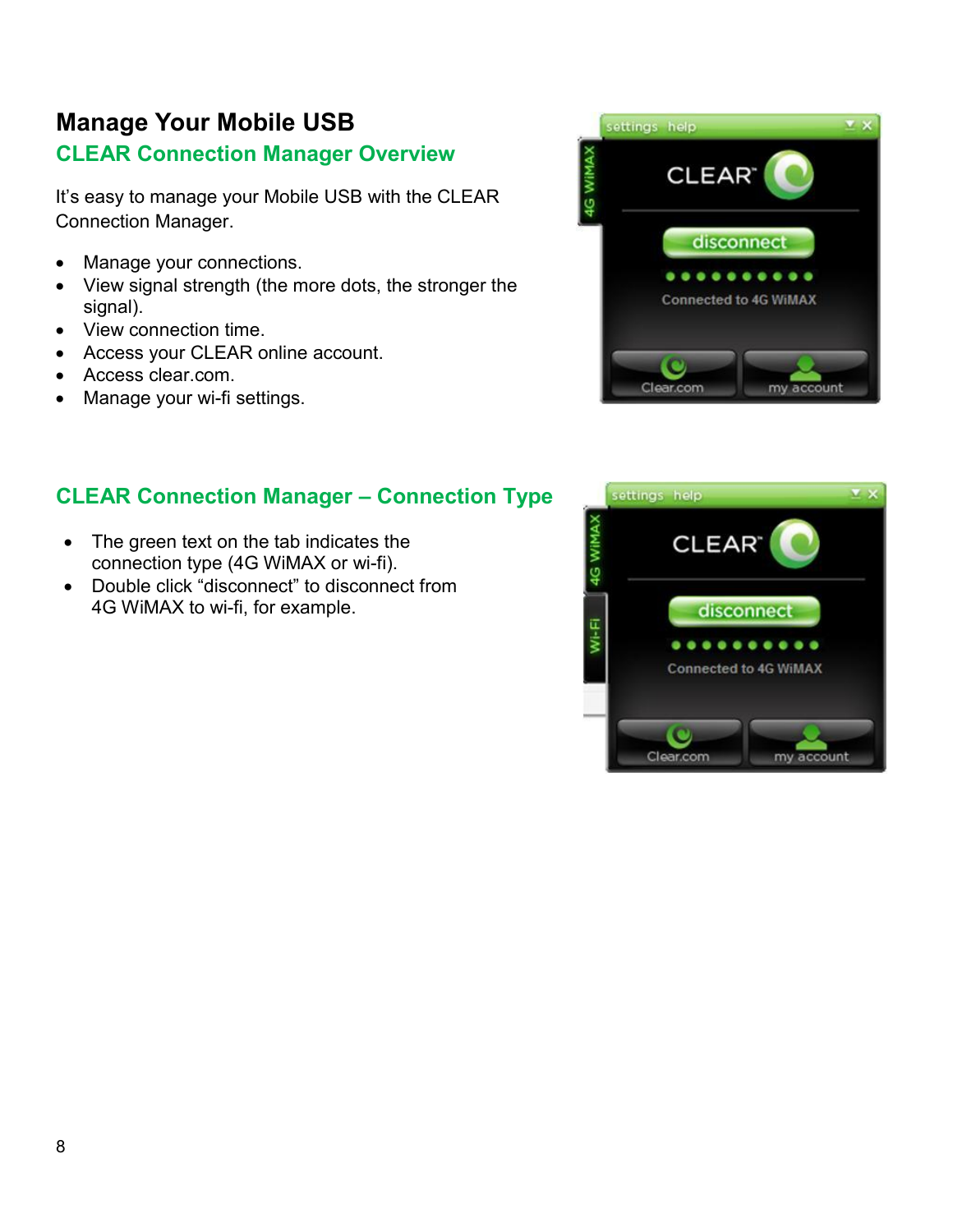# <span id="page-9-0"></span>**CLEAR Connection Manager – Settings**

On the Settings Tab, you can:

- Set your CLEAR Connection Manager Preferences.
- Check for software updates.



Select "Preferences" to perform the following functions:

- **Run App on PC Startup:** Opens the CLEAR Connection Manager every time you turn on your computer.
- **Always on Top:** The CLEAR Connection Manager always appears on top of other windows.
- **Dock to System Tray:** Use if you want the CLEAR Connection Manager to remain attached to the System Tray.
- **Display Connection Timer:** Shows the length of time for each connection on the CLEAR Connection Manager.
- **Connect Automatically:** The factory default setting in "ON." Keep this setting "ON" if you want your Mobile USB to connect automatically whenever there is a signal. "Connect Automatically" occurs only if the computer is not connected to wi-fi.
- **Manage Wi-Fi Connections:** Manage your wi-fi access through your CLEAR Connection Manager.
- **Allow Simultaneous Connections:** The factory default setting is "ON." Keep the setting "ON" if you want your computer to be allowed to connect to both 4G and wi-fi at the same time.
- **Profiles:** Use if you want to change your network profile. This is rarely used, except for administrative purposes.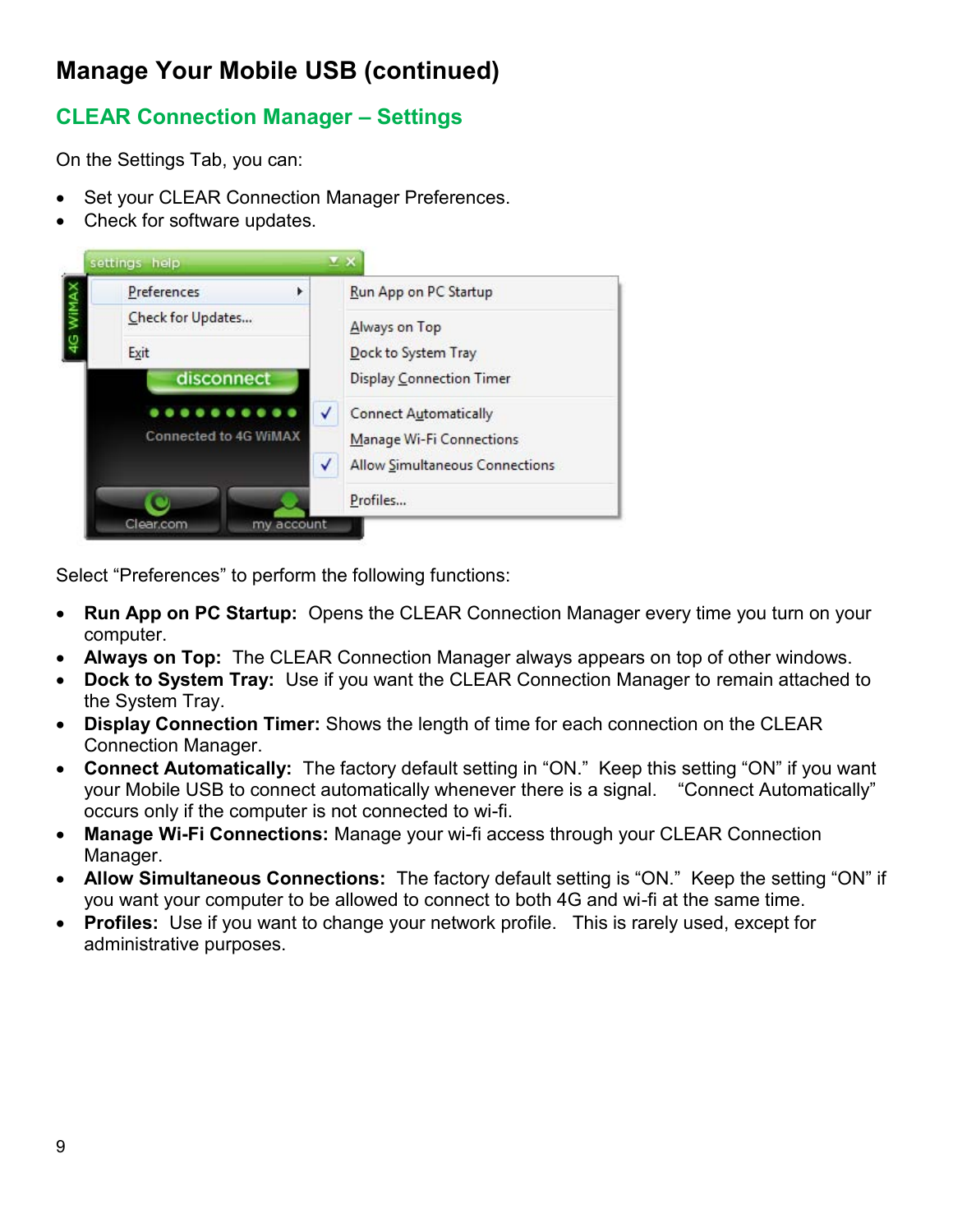# <span id="page-10-0"></span>**CLEAR Connection Manager – Settings / Manage Wi-Fi Connections**

On the Settings Tab, you can manage your wi-fi connections:

Click "Manage Wi-Fi Connections" so the check appears next to it.



- Click "connect" to connect to the wi-fi network that appears on the CLEAR Connection Manager.
- Click "disconnect" to disconnect from the wi-fi network.



View and connect to available wi-fi networks.

| <b>Available Networks</b> |              | <b>Rescan</b>          |                      |                     |                          |                     |                 |
|---------------------------|--------------|------------------------|----------------------|---------------------|--------------------------|---------------------|-----------------|
| Connect                   | Preferred    | <b>Network</b>         | Mode                 | <b>BSSID</b>        | Channel                  | Encryption          | Signal Strength |
| <b>Disconnect</b>         |              | <b>ClearSpot-EFDE8</b> | $\sim$               | 00-0B-6C-BE-FD-E8   | $\overline{\mathbf{3}}$  | <b>骨 WEP</b>        |                 |
| <b>Connect</b>            | $\checkmark$ | ClearwireGuestWiMAX    | 204                  | 00-1F-33-30-D3-2A   | $\mathbf{1}$             |                     |                 |
| <b>Connect</b>            |              | Clearwirel ab          | $\sim$ $\sim$        | 00-15-F9-FF-CF-80   | 10                       | <b>骨 WPA2-PSK T</b> |                 |
| Gonneet                   |              | $d$ link               | $\sim$               | 00-26-5A-CF-CA-94   | 11                       | 畳                   |                 |
| <b>Connect</b>            |              | CTR500-cc4             | $\infty$             | 00-30-44-02-FC-C4   |                          | 刷                   |                 |
| Connect                   |              | Clearwire              | $\sim$               | 00-1E-9E-BE-6B-A0   | $\overline{\phantom{a}}$ | <b>骨 WEP</b>        |                 |
| Connect                   |              | CLEAR 24               | $\sim$               | AC-81-12-19-EE-6D   | 8                        | 高                   |                 |
| Gonneet                   |              | Eagle0BE2A             | $\alpha \rightarrow$ | 00-0B-6C-C0-BE-2A   | $\overline{\mathbf{3}}$  | <b>A WEP</b>        |                 |
| <b>Connect</b>            |              | WiFiRSU ba             | $\sim$               | AC-81-12-08-0A-72   | $\overline{9}$           | <b>骨 WPA2-PSK T</b> |                 |
| Connect                   |              | TS19AW04FC             | $\sim$ $\sim$        | 00-25-F2-65-2C-AF   | 6                        | 冲                   |                 |
| Gommet                    |              | WiFIRSU ac             | $\sim$ $\sim$        | 00-26-82-F3-19-98   | 3                        | <b>骨 WPA2-PSK T</b> |                 |
| <b>Connect</b>            |              | ClearSpot-B9249        | $\sim$               | 00-08-6C-BB-92-49   | 3                        | <b>骨 WEP</b>        |                 |
| Connect                   |              | ClearSpot00392         | $\sim$               | 84-DB-2E-00-03-92   | 3                        | <b>骨 WPA2-PSKA</b>  |                 |
| <b>Connect</b>            |              | SteveZowl              | $\sim$               | 84-DB-2F-00-02-89   | 3                        | 骨 WPA2-PSK A        |                 |
| <b>Connect</b>            |              | WiFiRSU 24             | $\sim$ $\sim$        | 00-26-82-DC-AB-49   | $\Omega$                 | <b>骨 WPA2-PSK T</b> |                 |
| Connect                   |              | POR-OPS                | $\rightarrow$        | $00-22-35-35-70-48$ | $\mathbf{1}$             | <b>骨 WPA-PSK TK</b> |                 |
| Connect                   |              | Entercom               | $\sim$ $-$           | 00-21-29-01-17-00   | 10                       |                     |                 |
| <b>Connect</b>            |              | Overdrive-1FD          | $\sim$               | 84-DB-2F-00-01-FD   | 3                        | <b>骨 WPA2-PSKA</b>  |                 |
| Connect                   |              | Romancy                | $\rightarrow$        | 98-FC-11-75-68-FF   | 11                       | <b>A</b> WPA2-PSKA  |                 |
| <b>Connect</b>            |              | CINDYSLAPTOP Network   | $\omega$             | 00-22-6B-50-25-E6   | 11                       | <b>骨 WEP</b>        |                 |
| <b>Connect</b>            |              | camper                 | $\sim$               | 00-24-B2-AD-CD-50   | 11                       | <b>A WPA2-PSK T</b> |                 |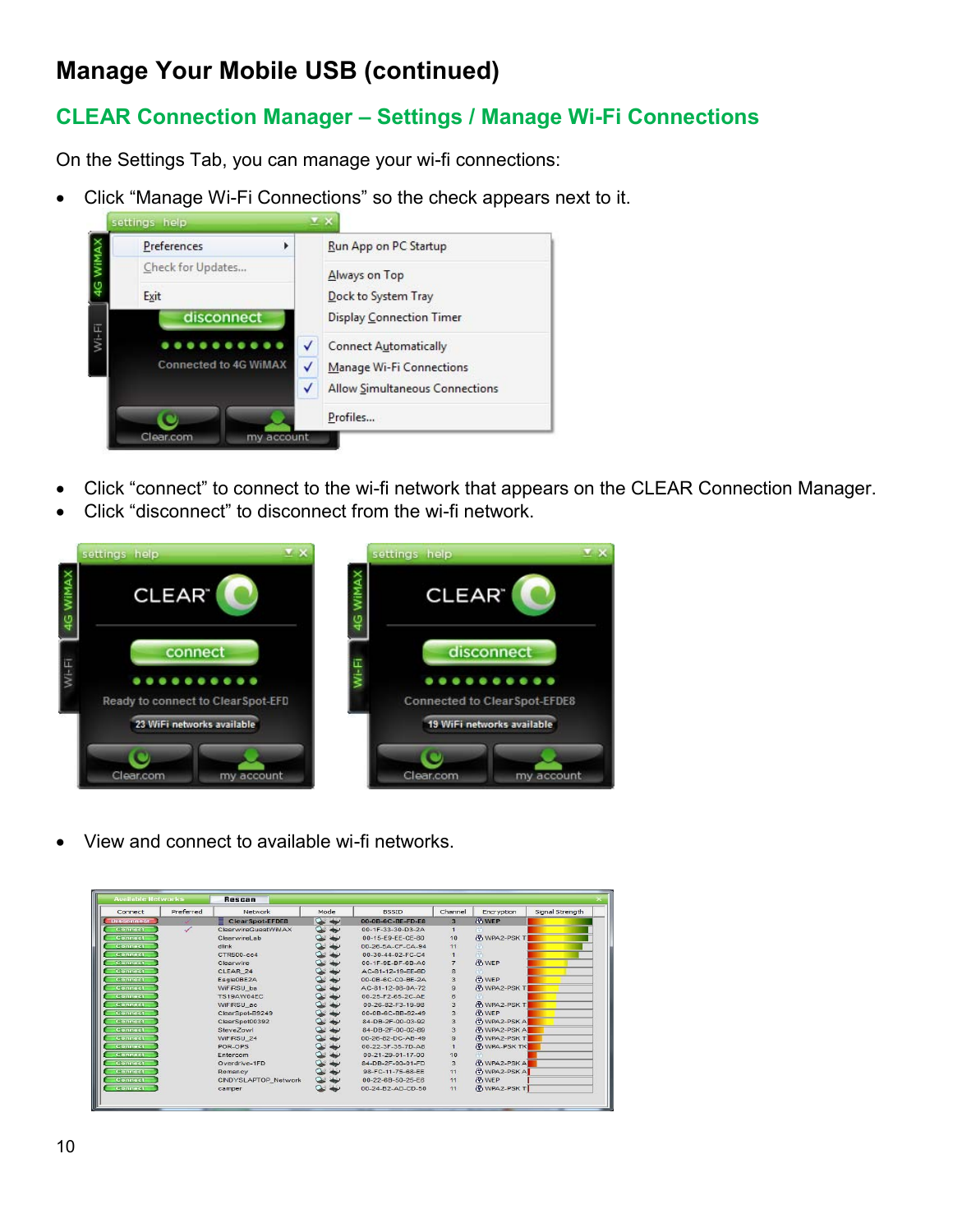### <span id="page-11-0"></span>**CLEAR Connection Manager – Help**

On the Help Tab, you can:

- View the Connection Manager Help Files.
- Check Diagnostic information for 4G or 3G services.
- Generate a Diagnostics file to help trouble shoot issues when talking with CLEAR Customer Care.
- Use "NetStat" to check computer settings and statistics.
- Confirm your computer's System Information.
- Use "About CLEAR Connection Manager" to verify your CLEAR Connection Manager serial number and version or to contact CLEAR Customer Care.



# <span id="page-11-1"></span>**CLEAR Connection Manager – Clear.com**

The "Clear.com" button will take you to the CLEAR internet home page.

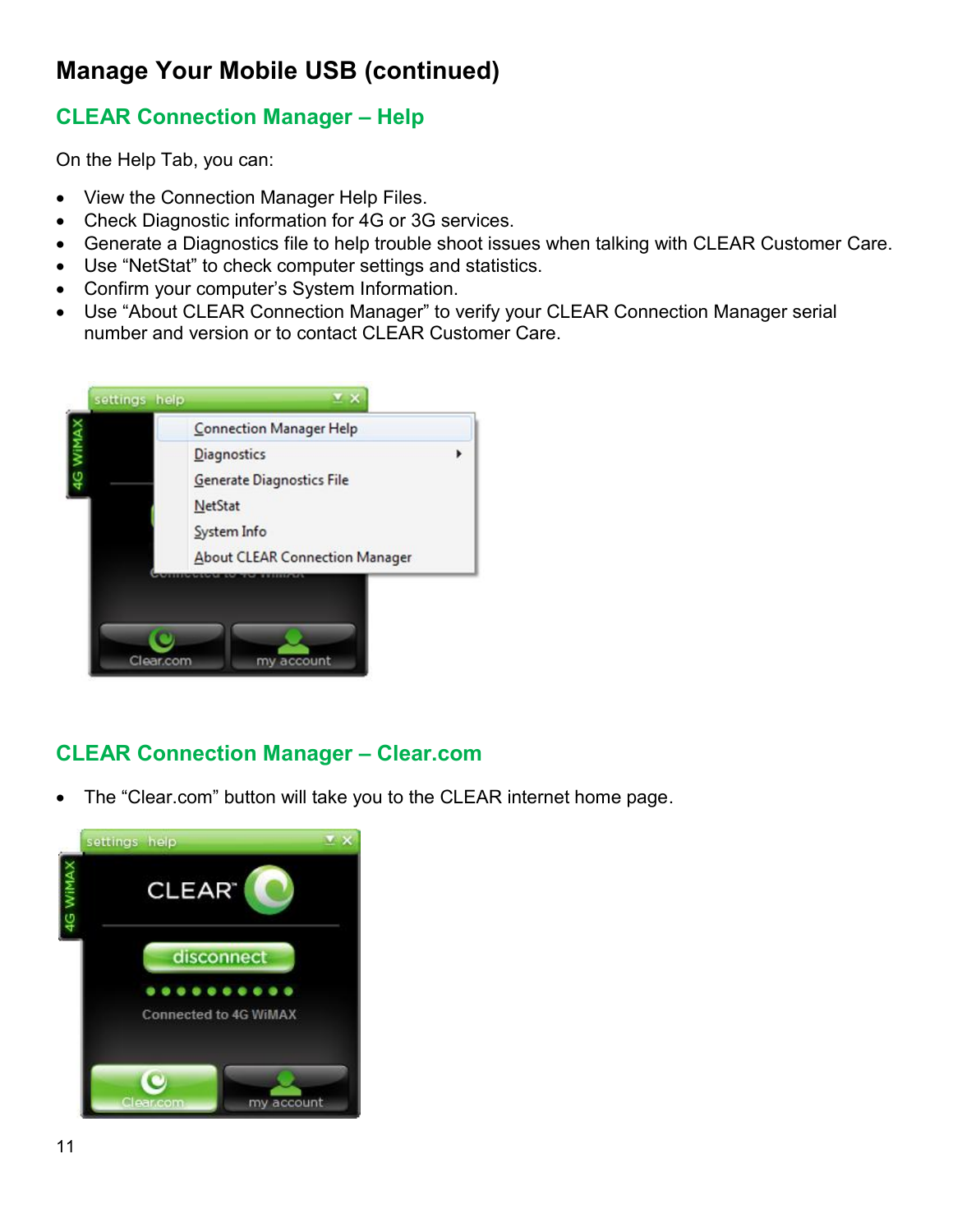# <span id="page-12-0"></span>**CLEAR Connection Manager – My Account**

- The "my account" button will open your browser and take you to your CLEAR online account login page, where you can log in to view and manage your account.
- If you've printed this document and want to access your CLEAR online account, enter: [https://www.clear.com/my\\_account/signin.php](https://www.clear.com/my_account/signin.php) in your web browser.



### <span id="page-12-1"></span>**CLEAR Connection Manager System Tray Task Bar Icon**



USB connection status:

The System Tray Task Bar icon (on your computer) provides a quick view of the Mobile

 A gray and white icon indicates that there is no Mobile USB in your computer or that the Mobile USB is not recognized by the CLEAR Connection Manager.

 A white icon with a green swirl indicates you're not currently connected to the CLEAR 4G service.

 A green icon with a white swirl indicates you are currently connected to the CLEAR 4G network.

A blue icon with a white swirl indicates you are currently connected to a wi-fi network.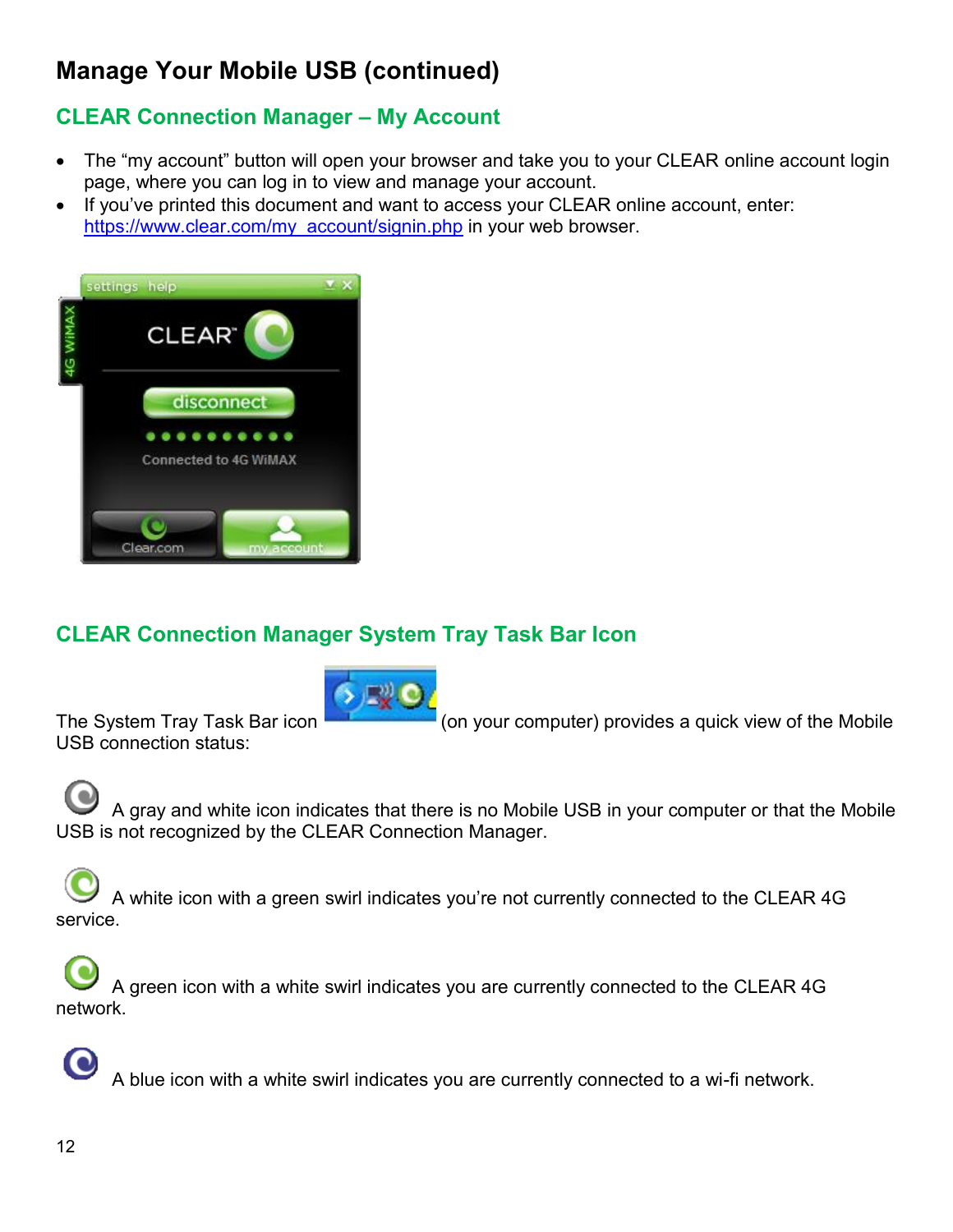# <span id="page-13-0"></span>**Quick Tips**

### <span id="page-13-1"></span>**To Maximize Signal Strength**

- When indoors, use your Mobile USB near a window or outside wall in order to receive the strongest signal.
- If your Mobile USB is displaying a red light, it is not receiving a CLEAR 4G signal. Try moving to a different location until the Mobile USB displays a green light.

#### <span id="page-13-2"></span>**CLEAR Connection Manager**

- In order to use your Mobile USB, the CLEAR Connection Manager must be running.
- If you're using a laptop with Microsoft Windows®, your CLEAR Connection Manager automatically starts running.
- If you're using a device with a Mac® operating system, you need to open the CLEAR Connection Manager.

### <span id="page-13-3"></span>**Computer Doesn't Recognize your Mobile USB?**

 If your computer cannot communicate with your Mobile USB, the **CLEAR Connection Manager** will display "No Device Detected".

Make sure the Mobile USB is firmly plugged into an available USB port. If the Mobile USB is inserted correctly, you should see a green or red light. If you don't see a green or red light, try moving the Mobile USB to another available USB port on your computer.

#### **Verify that your computer recognizes your Mobile USB.**

- Confirm the status line no longer reads, "No Device Detected." You should see a message similar to "Initializing" or "Searching the Network".
- You also can go into the Device Manager tool (on your computer) to confirm the Mobile USB (WiMAX device) appears in the "Network Adapters" list.

### <span id="page-13-4"></span>**Important Message from CLEAR**

- If your browser is stuck on a message from CLEAR, follow the onscreen instructions in order to view the message and provide any requested information
- If your account is past due, click the option to make a payment. You also can make a payment through our automated payment system, by calling 888-888-3113 and selecting option 2.

### <span id="page-13-5"></span>**Windows® USB Selective Suspend Feature Issue**

- During testing, it was confirmed that a known Microsoft XP issue could potentially affect the Mobile USB.
- For more information and to fix the problem, please visit the Microsoft support website: <http://support.microsoft.com/kb/817900>